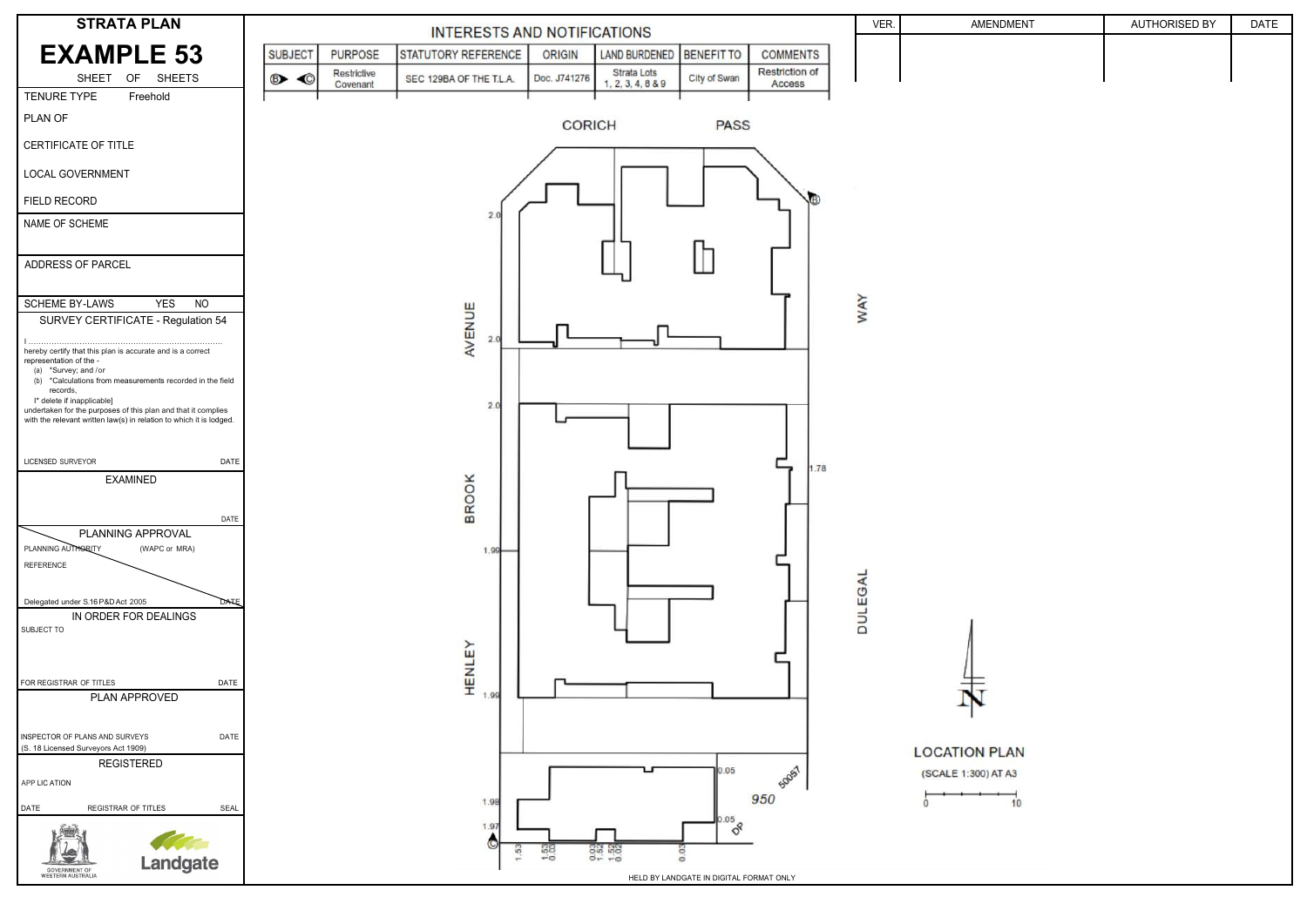All distances are from the external surface of the wall, unless otherwise stated.



 $\cap$ 

10

The stratum of the Part Lots, including the cubic space above and below the Part Lots comprising buildings, is limited to between 5 metres below and 10 metres above the upper surface level of the lowest ground floor of the Main building, appurtenant

Under schedule 2A, clause 3AB of the Strata Titles Act 1985, the boundaries of the lots or parts of the lots which are buildings shown on the strata plan are the external surfaces of

Where 2 lots have a common or party wall or have buildings on them which are joined, the centre plane of that wall or the plane on which they are joined, is the boundary.